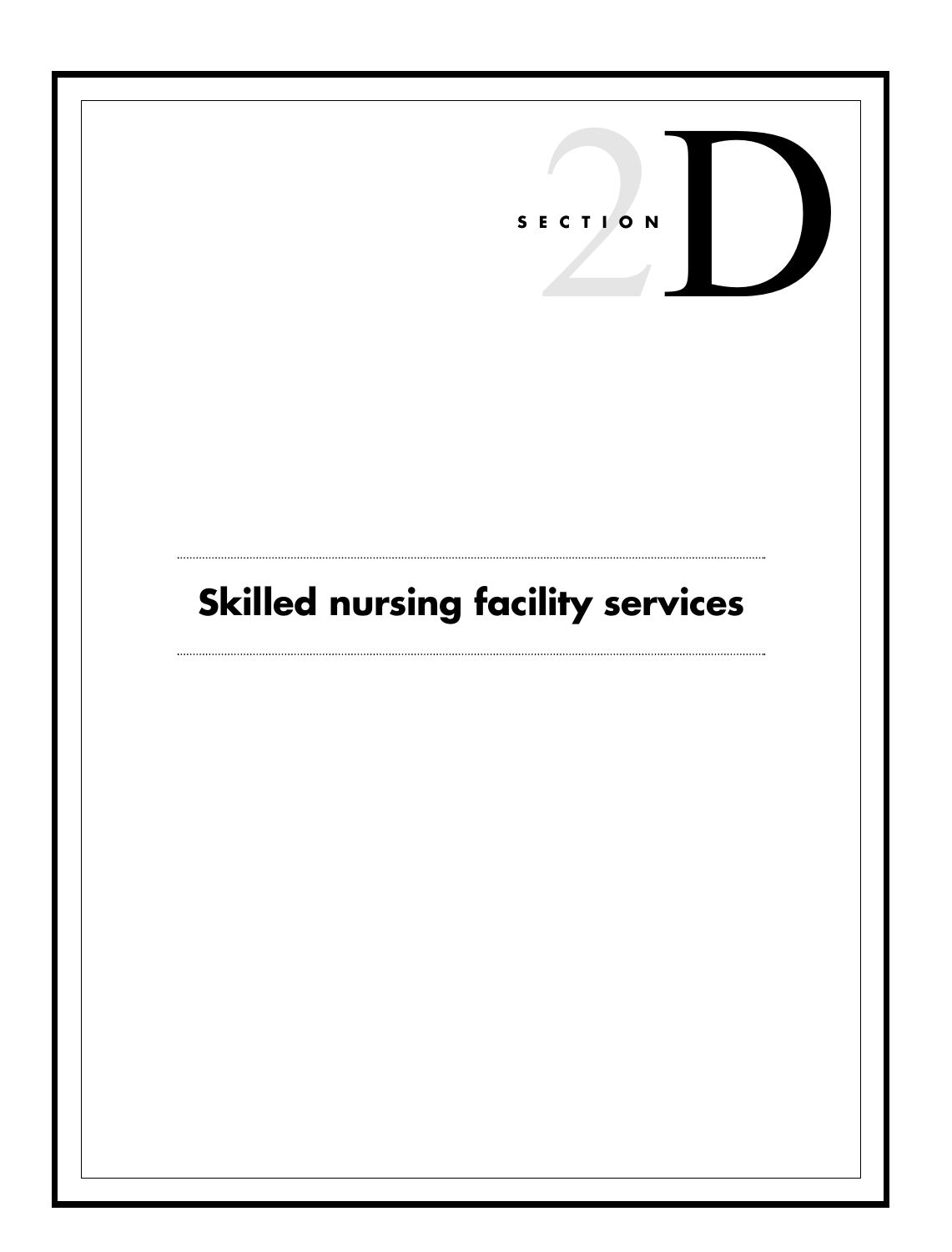| R      | Е<br>N                                                                                                                                                                                                                                                                                                                                                                                      |  |  |  |  |
|--------|---------------------------------------------------------------------------------------------------------------------------------------------------------------------------------------------------------------------------------------------------------------------------------------------------------------------------------------------------------------------------------------------|--|--|--|--|
| $2D-1$ | The Secretary should develop a new classification system for care in skilled nursing<br>facilities.<br>*YES: 13 • NO: 0 • NOT VOTING: 0 • ABSENT: 4                                                                                                                                                                                                                                         |  |  |  |  |
|        | <b>2D-2</b> If the Centers for Medicare & Medicaid Services refines the classification system for care in<br>skilled nursing facilities, the temporary payment increase, previously implemented to allow<br>time for refinement, will end. The Congress should retain this money in the base payment<br>rate for skilled nursing facilities.<br>YES: 13 . NO: 0 . NOT VOTING: 0 . ABSENT: 4 |  |  |  |  |
|        | <b>2D-3</b> For fiscal year 2003, the Congress should update payments to skilled nursing facilities as<br>follows. For freestanding facilities, no update is necessary. For hospital-based facilities,<br>update payments by market basket and increase payments by 10 percent until a new<br>classification system is developed.<br>YES: 12 • NO: 1 • NOT VOTING: 0 • ABSENT: 4            |  |  |  |  |
|        | *COMMISSIONERS' VOTING RESULTS                                                                                                                                                                                                                                                                                                                                                              |  |  |  |  |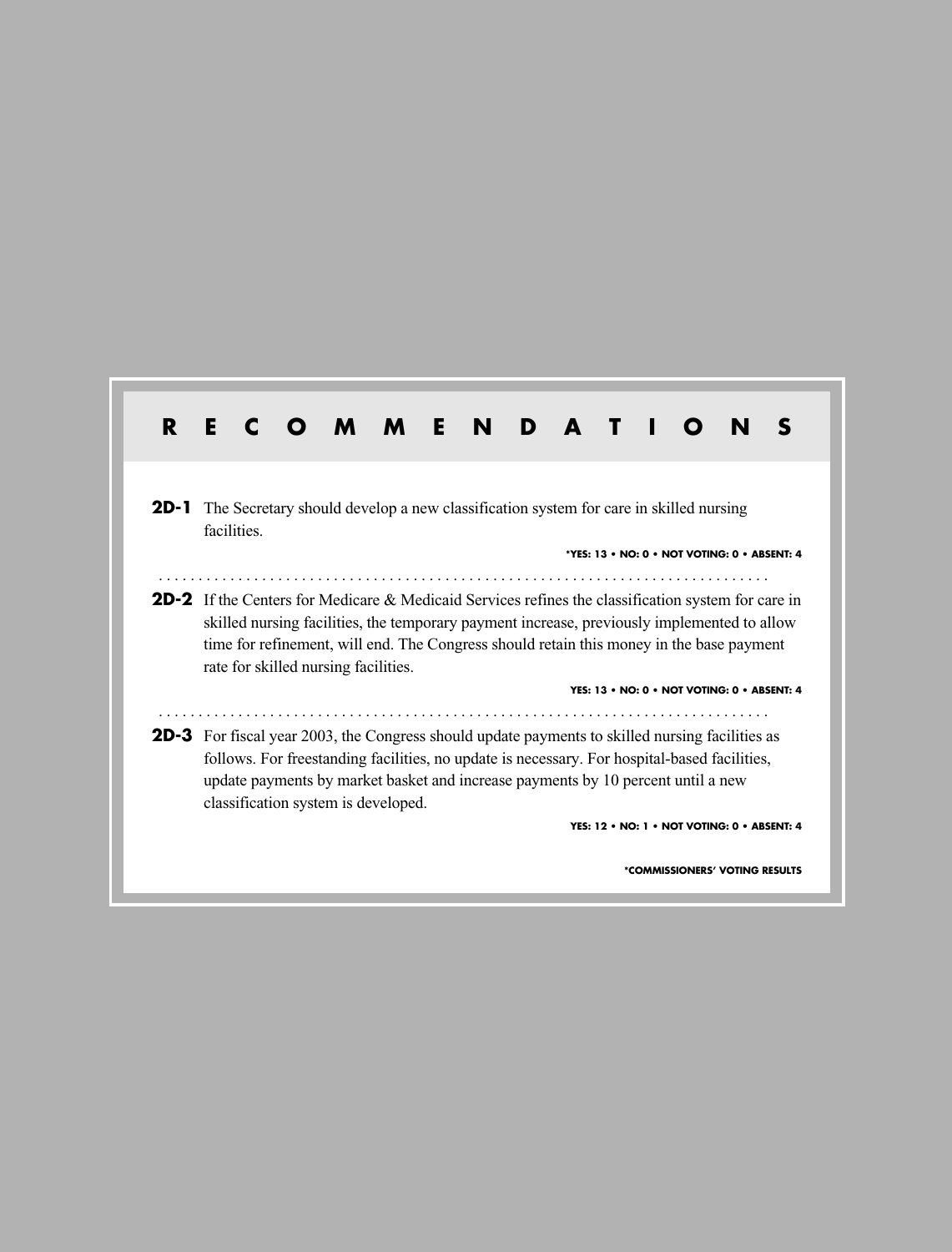# ECTION **SECTION**

## **In this section**

- Assessing payment adequacy
- Accounting for cost changes in the coming year
- Update recommendation

# **Section 2D: Skilled nursing facility services**

Medicare spending for care in skilled nursing facilities grew rapidly in the early 1990s—23 percent annually from 1990 to 1996. To control growth, the Congress required the Centers for Medicare & Medicaid Services to implement a prospective payment system for care in skilled nursing facilities. From its beginning in July 1998, the payment system has had problems classifying patients and paying appropriately for their care. To mitigate shortcomings in the prospective payment system, the Congress enacted a series of temporary rate increases. In this section of Chapter 2, we recommend that a new classification system for skilled nursing facility care be developed because the existing system is fundamentally flawed. We also examine whether the payments are adequate to ensure beneficiaries' access to skilled nursing facility care, and we conclude that the overall base payment is adequate but that payments are maldistributed between freestanding and hospital-based facilities. Therefore, for fiscal year 2003, we recommend different updates to payments for the two types of skilled nursing facilities.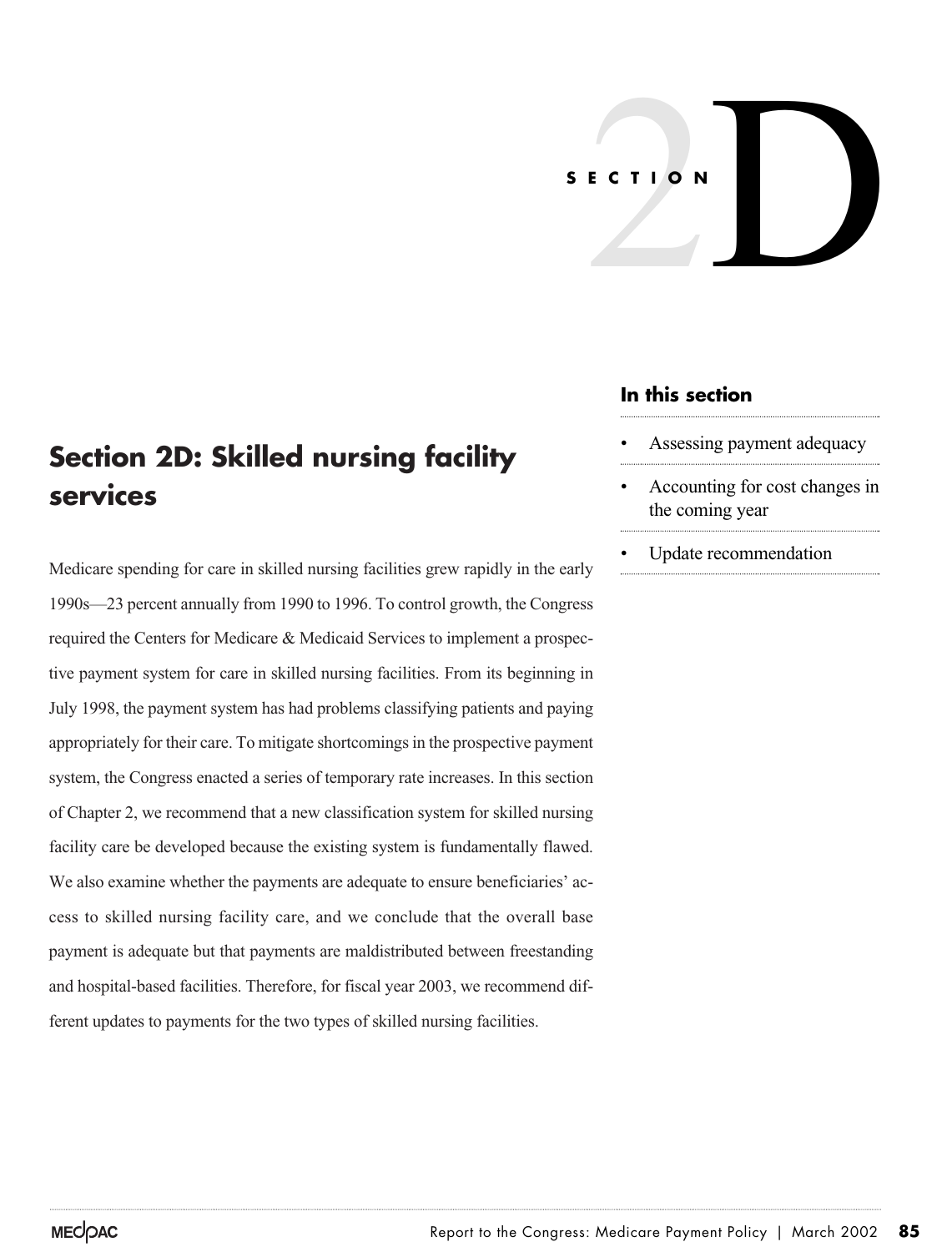Under the prospective payment system (PPS), skilled nursing facilities (SNFs) are paid a case-mix adjusted, per diem amount intended to cover the routine, ancillary, and capital-related costs of furnishing SNF services (see Chapter 1, p. 22, for additional information on the payment method).

Patients are assigned to one of 44 groups by a case-mix classification system, the resource utilization group, version III (RUG-III). The RUG-III measures patients' relative resource use on the basis of staff time to provide nursing care and rehabilitation. It does not adequately measure the resource needs of patients who require multiple types of services (such as extensive medical services and rehabilitation) or nontherapy ancillary services (such as pharmaceuticals or laboratory tests) (MedPAC 2001).<sup>1</sup>

In response to providers' concerns about the SNF PPS, the Congress instituted a series of temporary rate increases through two pieces of legislation—the Balanced Budget Refinement Act of 1999 and the Medicare, Medicaid, and SCHIP Benefits Improvement and Protection Act of 2000. These laws provided for:

- a 4 percent increase for all rates for care furnished from April 2000 through September 2002, which in the following discussion we call addon X;
- a 16.66 percent increase in the base rate for the nursing component for care furnished from April 2001 through September 2002, which we call add-on Y; and
- a 20 percent increase for 12 case-mix groups of medically complex patients and a 6.7 percent increase for 14 groups of patients receiving rehabilitation; these latter two rate increases were intended to give the Centers for Medicare & Medicaid Services (CMS) time to refine the RUG-III and will expire when CMS declares the case-mix system refined. We call these temporary increases add-on Z.

### **Assessing payment adequacy**

The Medicare Payment Advisory Commission's (MedPAC's) assessment of payment adequacy for SNFs is made in the context of enormous uncertainty because of the age and poor quality of the underlying data available to inform the evaluation. Because we know that the data are imperfect, our assessment process attempts to consider multiple factors, including providers' entry into and exit from the program, beneficiaries' access to SNF care, and SNFs' access to capital. Our assessment is also complicated by the fact that SNF care is furnished in two settings—freestanding facilities that generally are part of nursing homes and skilled nursing units that are part of hospitals.

Two issues lie at the heart of assessing payment adequacy: whether the base rate is adequate and whether the distribution of payments is appropriate. According to our best estimate, the base rate for SNFs overall appears to be adequate if add-on Z remains in effect. Without this add-on, however, the base rate would probably be less than adequate.

Based on Medicare margins, the distribution of payments between freestanding and hospital-based SNFs appears inappropriate, with or without add-on Z. Freestanding SNFs have high Medicare margins while hospital-based facilities appear to have large negative margins. Differences in measured margins are difficult to interpret, although they result partly from the artifact of hospitals' allocation of costs to their SNFs and partly from differences in case mix and product between the two types of facilities. From 1998 to 2001, almost 20 percent of hospital-based facilities have left the Medicare program, but there has been a 1 percent increase in freestanding SNFs. Exits of hospital-based SNFs without comparable exits of freestanding

facilities reinforce margin data that suggest the distribution of payments is inappropriate.

In the next sections, we discuss the evidence supporting these conclusions.

#### **Appropriateness of current costs**

SNF costs were extremely high under cost-based payment. Under that system, SNFs had limits for routine operating costs (for example, room and board) but no limits on costs for ancillary services, such as physical therapy. Most of the rapid growth in SNF spending—23 percent annually from 1990 to 1996—was due to increased provision of ancillary services. Both the General Accounting Office (GAO) and Office of Inspector General (OIG) maintain that SNF costs were overstated under the cost-based payment system (GAO 1998, OIG 1999).

Under prospective payment, SNFs have financial incentives to decrease their costs and have responded accordingly—costs per day for freestanding SNFs dropped from \$305 in 1997 (pre-PPS) to \$240 in 1999. Anecdotal evidence suggests that after the implementation of the PPS, SNFs were able to cut costs substantially by negotiating lower prices for contract therapy (physical, occupational, and speech therapists) and pharmaceuticals. SNFs also cut costs by substituting lowercost labor for higher-cost labor (Liu et al. 2000); for example, using therapy assistants instead of therapists to provide therapy services or using licensed nurses instead of respiratory therapists to provide respiratory therapy. In addition, SNFs cut the number of therapy staff under the PPS (White 2001). We do not know how these cost-cutting measures affect the quality of care furnished to beneficiaries in SNFs because studies have not yet been completed.

Hospital-based SNF costs (\$470 per day in 1998, compared with \$305 for freestanding facilities) are difficult to interpret because hospitals have historically allocated administrative costs

1 Nontherapy ancillary is the term used to describe an ancillary service that is not physical, occupational, or speech therapy.

**86** Skilled nursing facility services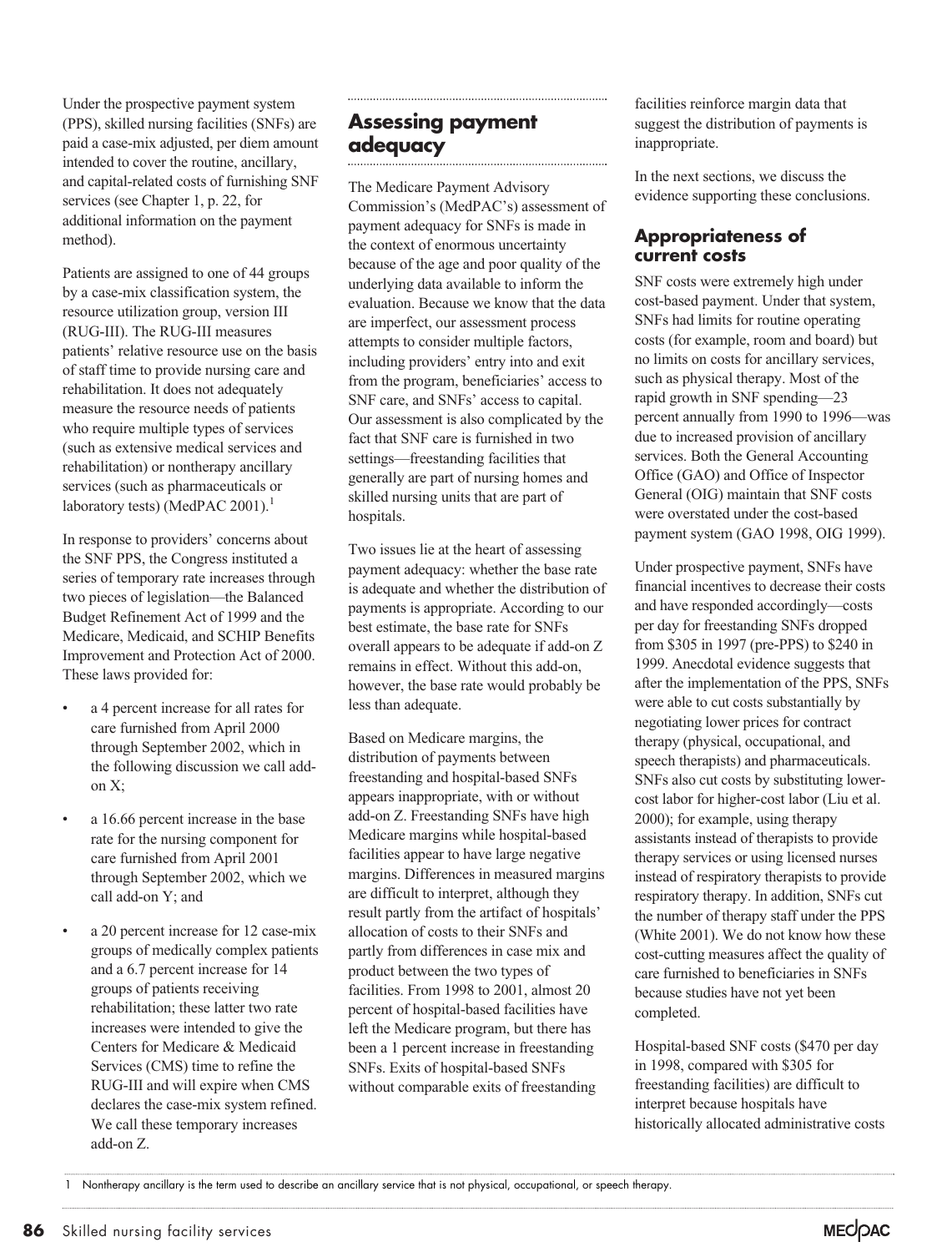to units paid on a cost basis—including SNFs and outpatient departments (OPDs). For hospital OPDs, this cost allocation has increased reported costs by an estimated 15 to 20 percent. We do not know the extent that costs are allocated to SNFs, but reported costs for hospital-based SNFs appear inappropriately high, even after we take their higher case-mix index and staffing into consideration.

Hospital-based SNFs have had a substantially higher case mix than freestanding SNFs, as shown by MedPAC's analysis using all-patient refined diagnosis related groups (MedPAC 2001). Hospital-based SNFs also have more licensed staff than freestanding SNFs (HCFA 2000). How much of the different staff mix is a result of a higher case mix is not known. However, a shorter average length of stay—13 days, compared with 26 days for freestanding SNFs—combined with differences in staffing and case mix suggests that hospital-based SNFs furnish a different product.

#### **Relationship of payments to costs**

Every year MedPAC recommends to the Congress a payment update for the coming fiscal year for skilled nursing facilities. To inform our recommendation, we estimated margins for 2002, including policy changes that will be in effect for 2003 under current law.

To estimate the relationship between payments and costs, we modeled fiscal year 2002 SNF payments and costs using methods like those we use for all settings paid prospectively. For each PPS, we:

- used the latest cost report data available (fiscal year 1999) as the cost and payment base,
- increased costs by market basket for 2000 and 2001 and used CMS's forecast of market basket increase for 2002,
- increased payments by the update factor for each year starting after 1999.

We modeled 2002 payments and costs to reflect policy changes that will be in effect in 2003:

- SNFs will be paid at 100 percent of the federal rate because the phase-in of the PPS will be complete.
- Because of uncertainty of whether CMS will refine the RUG-III classification system and the effect of these changes on payments, we modeled 2002 payments and costs with and without add-on Z (the 20 percent increase for medically complex patients and 6.7 percent increase for rehabilitation patients).

We did not include add-ons X and Y, the two temporary rate increases that were in effect after fiscal year 1999 but expire in fiscal year 2003.

We also adjusted costs for hospital-based SNFs to reflect our best estimate of reasonable costs. We began with costs for freestanding SNFs because these facilities are able to deliver SNF care under the PPS. We then added 30 percent to costs for freestanding facilities to account for differences in case mix and product between the two types of facilities.

The estimate of current costs MedPAC used to calculate 2002 margins may be overstated for two reasons. First, we used fiscal year 1999, the first year that most SNFs were subject to the PPS, as the cost base for our modeling.<sup>2</sup> Second, we

assumed that costs increased by the full market basket increase for each year after 1999. Our method did not allow us to take into account SNFs' behavioral adjustment to the PPS after the first year. SNFs likely cut costs as they gained experience with the PPS and as knowledge of ways to cut costs diffused within the industry. For example, SNFs substituted some licensed practical nurse and nurse aide time for registered nurse time after some experience with the PPS (Hodlewsky et al. 2001).

Overall margins for 2002 suggest that with add-on Z in effect, Medicare's payments are adequate. The Medicare margin for all facilities is almost 5 percent, including the adjustment for hospital-based SNFs costs discussed above (Table 2D-1). Without add-on Z, however, the Medicare margin for all facilities drops to almost –5 percent.

The factors we examined in addition to the Medicare margin also suggest that the base rate is adequate. Freestanding SNFs have stayed in the Medicare program (although more than 400 hospital-based SNFs have closed). In addition, the OIG found that beneficiaries have had stable access to SNF care in 2000 and 2001 (OIG 2001). Finally, most SNFs appear to have adequate access to capital.

#### **Entry and exit of providers**

A significant number of hospital-based SNFs (almost 20 percent) have exited the Medicare program since the PPS began

#### **TABLE 2D-1**

#### **Medicare margins for skilled nursing facilities, 1999 and estimated 2002**

|                | Reported 1999<br>(No add-ons) | <b>Estimated 2002</b> |                  |  |
|----------------|-------------------------------|-----------------------|------------------|--|
| SNF group      |                               | With add-on Z         | Without add-on Z |  |
| Freestanding   | 90                            | 94                    | () 4             |  |
| Hospital-based | $-55.6$                       | $-21.0$               | $-33.0$          |  |
| All SNFs       | $-42$                         | 48                    | $-46$            |  |
|                |                               |                       |                  |  |

Note: For 2002, we modeled costs for hospital-based skilled nursing facilities (SNFs) as equal to costs for freestanding facilities plus 30 percent. Add-on Z increases rates by 20 percent for medically complex patients and 6.7 percent for rehabilitation patients.

Source: MedPAC analysis of CMS cost reports.

2 SNFs became subject to the PPS according to their cost reporting year as of July 1998; more than 60 percent of SNFs had cost reporting years beginning January 1999.

#### MECOAC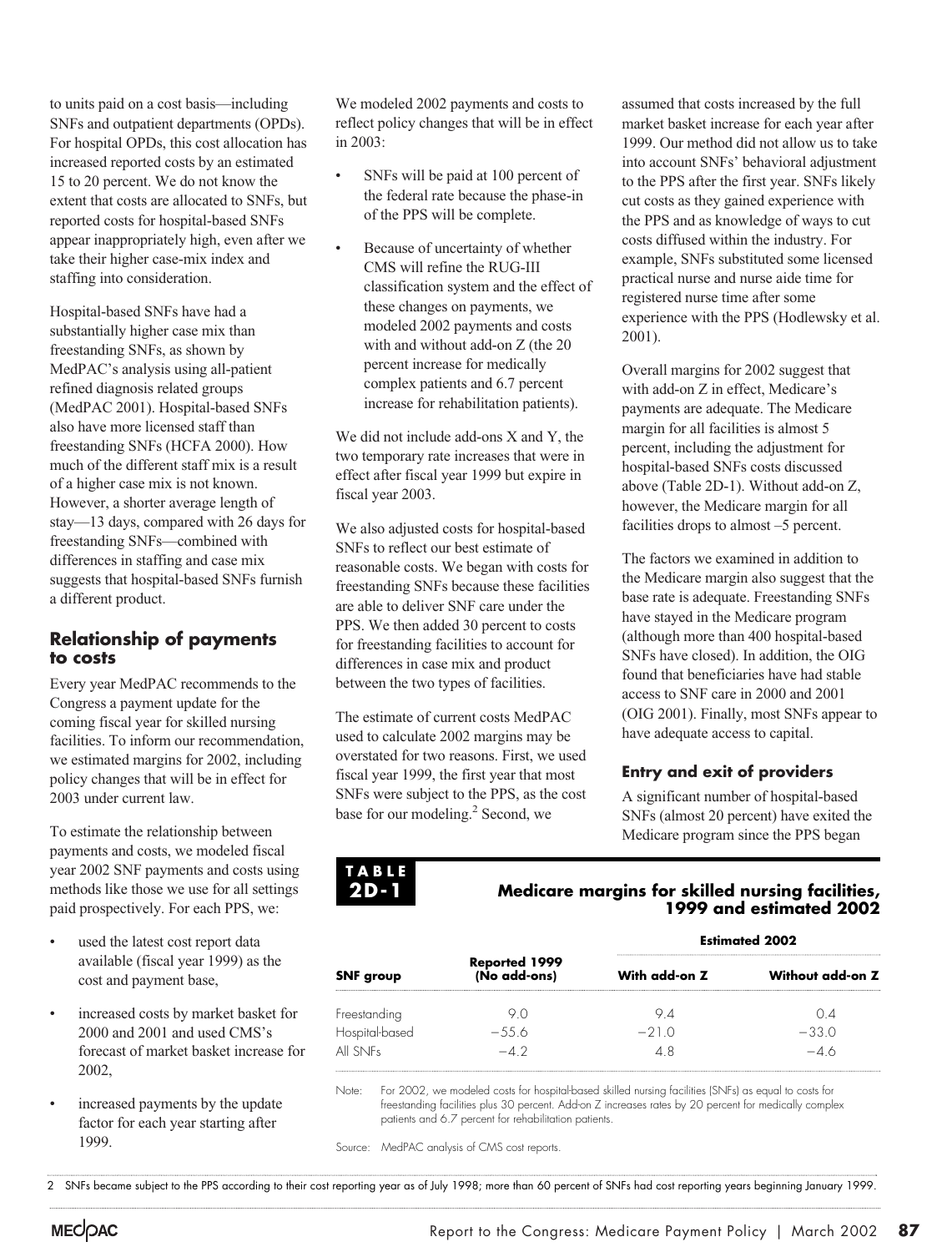#### **Change in number of certified skilled nursing facilities by type, 1998–2001**

|                          | 1998   | 2001   | Percent change<br>1998–2001 |
|--------------------------|--------|--------|-----------------------------|
| <b>Medicare only</b>     |        |        |                             |
| Hospital-based           | 1,032  | 70.5   | $-32%$                      |
| Freestanding             | 428    | 401    |                             |
| <b>Medicare/Medicaid</b> |        |        |                             |
| Hospital-based           | 1,141  | 1,057  |                             |
| Freestanding             | 12,434 | 12,592 |                             |
| Totals                   |        |        |                             |
| Hospital-based           | 2,173  | 1,762  | -19                         |
| Freestanding             | 12,862 | 12,993 |                             |
| All facility types       | 15,035 | 14,755 | -2                          |

Source: MedPAC analysis of CMS On-line Survey, Certification, and Recording System (OSCAR) data.

(Table 2D-2). At the same time, the number of freestanding SNFs has increased modestly (1 percent). Particularly notable is the 32 percent decrease in Medicare-only hospital-based SNFs, compared with a 6 percent decrease in Medicare-only freestanding SNFs.

#### **Beneficiaries' access to care**

According to a recent OIG study of access, beneficiaries have generally not had problems obtaining SNF care. Almost three-fourths of hospital discharge planners reported in 2001 that they were able to place all patients who needed SNF care; one-fifth reported being able to place all but 1 to 5 percent and the rest had problems placing more than 5 percent of patients. Patients requiring costly services had the most difficulty accessing SNF care (OIG 2001). These findings are consistent with those from a 2000 study (OIG 2000).

#### **Access to capital**

More than 90 percent of SNFs are part of either a hospital or a nursing home. Medicare-covered SNF care represents a small share of both hospitals' and nursing homes' business.<sup>3</sup>

Hospitals generally have good access to capital (see Section 2B). However, hospitals may not continue to allocate capital to SNFs if that line of business continues to lose money.

Most nursing homes also have access to capital. Under the PPS, many independent freestanding SNFs and small to mediumsized regional chains, which represent 47 percent of the nursing home market, have had increases in net income and debt coverage, before any payment add-ons (PricewaterhouseCoopers 2001). Generally, researchers have found that net operating income margins and the ability to service debt for these facilities were about the same under PPS as under costbased payment.

As widely reported, five of the seven largest publicly traded nursing home chains declared bankruptcy in 1999. GAO (2000) found that these bankruptcies resulted from heavy investment in ancillary service lines of business and high capital-related costs (such as depreciation, interest and rent). Two chains emerged from Chapter 11 bankruptcy in 2001 and another is expected to emerge in early 2002.

#### **Different updates for freestanding and hospitalbased SNFs**

Assuming the continuation of add-on Z, payments appear to be more than adequate for freestanding SNFs. For hospital-based SNFs, departures from the Medicare program and negative margins beyond what we would expect after adjusting for case mix and cost allocation together suggest payments are not adequate.

This difference in payment adequacy is partly the result of the RUG-III classification system's inability to adequately classify patients and partly due to differences in product between hospital-based and freestanding SNFs. The RUG-III classification system is based on a patient assessment instrument that does not collect certain information needed to account for the resource use of more medically complex patients who need SNF care (MedPAC 2001). In addition, the system does not appropriately account for all the costs of providing SNF care, especially costly ancillaries such as drugs.

Ideally, an inappropriate distribution of payments that results from the classification system would be addressed by fixing that system. However, CMS faces substantial obstacles in refining the RUG-III successfully to provide an acceptable case-mix classification system for SNF patients.

#### **RECOMMENDATION 2D-1**

#### **The Secretary should develop a new classification system for care in skilled nursing facilities.**

The Commission believes that the RUG-III cannot be refined to provide an acceptable classification system. The RUG-III has four fundamental problems, three of which refinement cannot remedy. First, it is based on a patient assessment instrument that does not collect the information needed to account for the needs of patients who require SNF care. Second, the system is subject to a high rate of error in classifying patients. Third,

<sup>3</sup> SNFs make up 2 percent of hospitals' Medicare payments and 3 percent of their Medicare costs. Medicare SNF payments make up about 10 percent of nursing homes' revenue (AHCA 2001).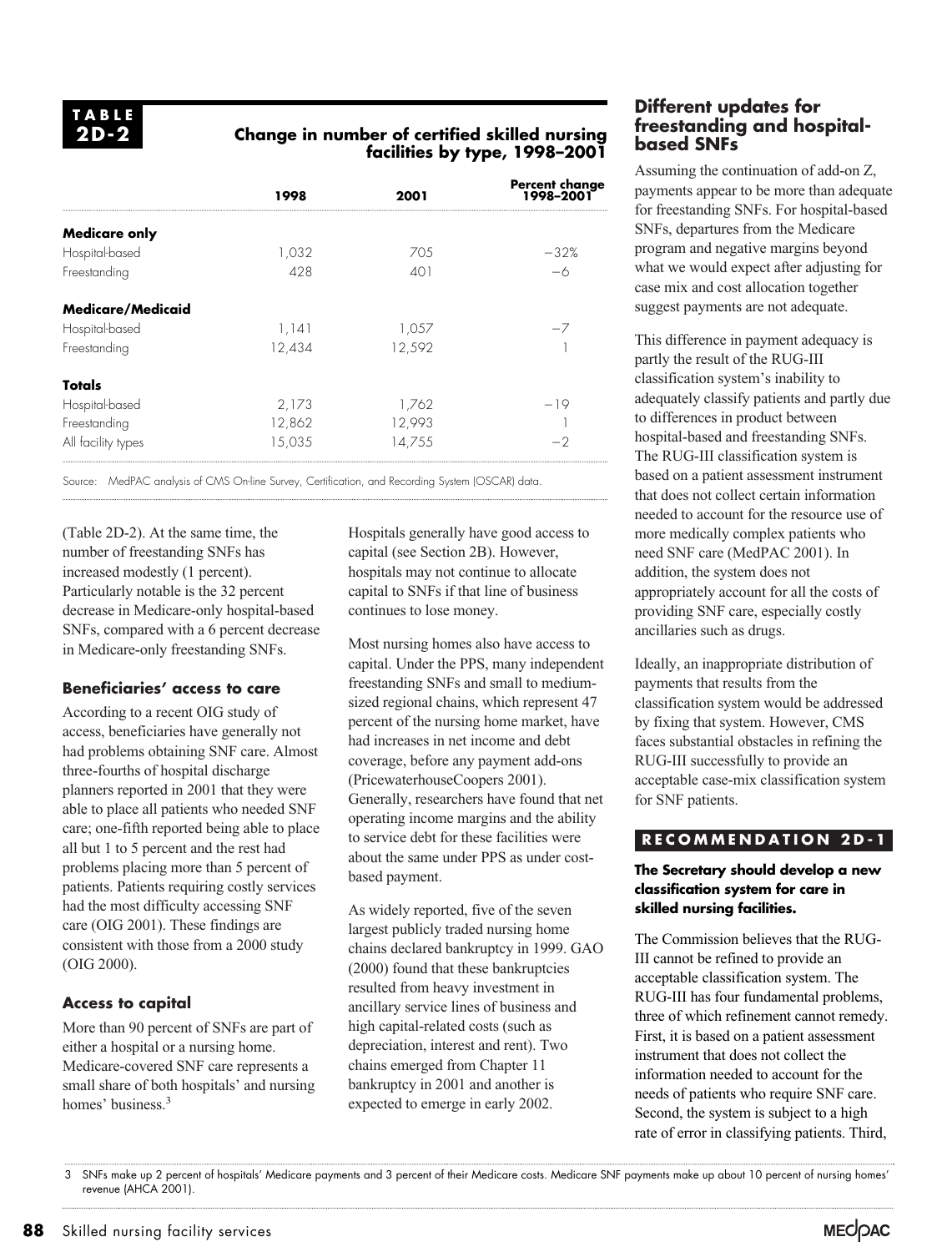classification of rehabilitation patients is based on services provided rather than patient characteristics and because payment rates are higher for these patients, the system gives SNFs incentives to provide therapies when they may not be beneficial. Finally, the system allocates expected resource use inappropriately because costs of nontherapy ancillary services are included only to the extent that these costs are correlated with nursing staff time. Even if CMS were able to refine the RUG-III to better account for the resources needed to care for SNF patients, the problems of inadequate information, classification errors, and provider manipulation of the system would remain.

We anticipate that a new classification system will be available no sooner than fiscal year 2006.<sup>4</sup> Therefore, we recommend a less than optimal fix different updates for freestanding and hospital-based SNFs—to temporarily address existing distributional problems.

#### **Accounting for cost changes in the coming year**

MedPAC's update recommendation depends on two things: the adequacy of current payments for care in skilled nursing facilities and expected changes in the cost of providing care in the coming year. As in the other PPS settings, when considering changes in costs in the coming year we start with a market basket forecast. The SNF market basket provides

a measure of how prices change for a fixed set of inputs to provide SNF care (see Section 2A); however, we expect SNFs to continue adjusting to the PPS in fiscal year 2003, finding more efficient ways to use inputs and reduce costs. The phase-in of the prospective payment system was intended to allow facilities to adjust gradually to prospective payment, and we anticipate that SNFs will continue to do so. Using MedPAC's framework for making update recommendations and taking into account our expectation that SNFs will reduce costs, we recommend that overall SNF payments be increased by about market basket minus 1 percent.

# **Update recommendation**

To implement this overall increase, MedPAC recommends several specific changes: one affecting the base payment amount and two affecting payments for care in hospital-based SNFs.

#### **RECOMMENDATION 2D-2**

**If the Centers for Medicare & Medicaid Services refines the classification system for care in skilled nursing facilities, the temporary payment increase, previously implemented to allow time for refinement, will end. The Congress should retain this money in the base payment rate for skilled nursing facilities.**

To protect beneficiaries' access to SNF care, we recommend that if CMS refines the RUG-III classification system and

add-on Z expires, the money should be incorporated in the base payment rate. Without add-on Z, the estimated Medicare margin for all SNFs would be –5 percent, which appears to be inadequate.

#### **RECOMMENDATION 2D-3**

**For fiscal year 2003, the Congress should update payments to skilled nursing facilities as follows. For freestanding facilities, no update is necessary. For hospital-based facilities, update payments by market basket and increase payments by 10 percent until a new classification system is developed.**

Contingent on the money from add-on Z being retained in the base rate, we recommend different updates for freestanding and hospital-based SNFs. We believe, based on an estimated 9 percent Medicare margin and other indicators, that no update for freestanding SNFs is appropriate. In contrast, we believe that the Medicare margins of hospital-based SNFs, as well as other indicators, suggest that a market basket update is needed for fiscal year 2003 to account for changes in input prices between 2002 and 2003. In addition, to recognize differences in case mix and product, we recommend that the base rate for hospital-based SNFs be increased temporarily by 10 percent until a new and effective classification system is implemented. Together, these updates for hospital-based SNFs would cost about the same as updating payments for all SNFs by market basket minus 1 percent.  $\blacksquare$ 

4 The Congress required CMS to report on alternative SNF classification systems in January 2005. We estimate that implementation will take an additional nine months.